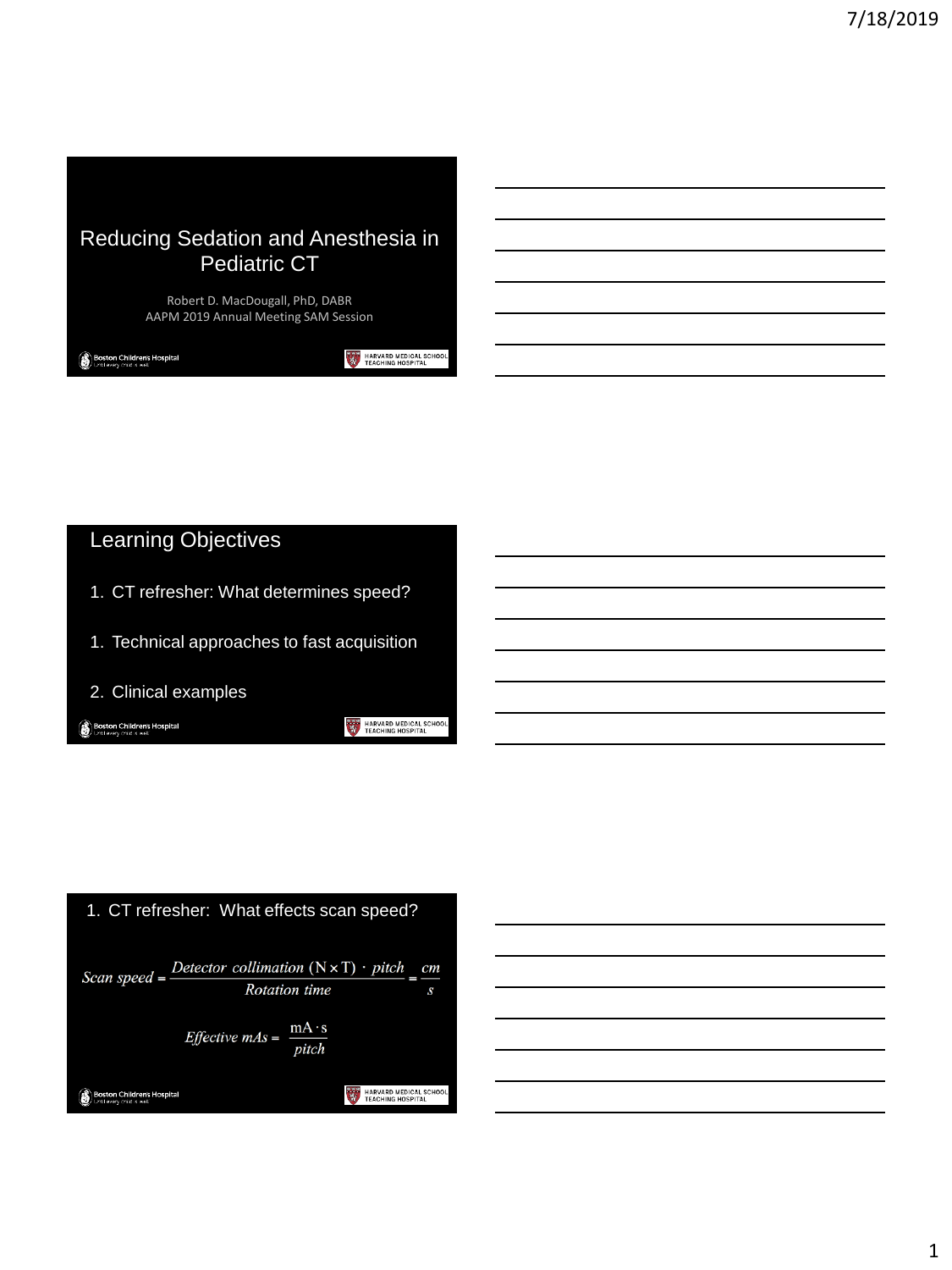| A look back                                                                                     |                     |                        |                        |                       |
|-------------------------------------------------------------------------------------------------|---------------------|------------------------|------------------------|-----------------------|
|                                                                                                 | Canon               | <b>GE</b>              | <b>Philips</b>         | <b>Siemens</b>        |
| Model                                                                                           | <b>Aquilion 64</b>  | <b>VCT 64</b>          | <b>Brilliance 64</b>   | Sensation 64          |
| Year                                                                                            | 2006                | 2004                   | 2005                   | 2004                  |
| Detector coverage<br>(mm)                                                                       | $32(64 \times 0.5)$ | 40 $(64 \times 0.625)$ | 40 $(64 \times 0.625)$ | $19.2(32 \times 0.6)$ |
| kV range                                                                                        | 80-135              | $80 - 140$             | $80 - 140$             | $80 - 140$            |
| Rotation time (s)                                                                               | 0.4                 | 0.4                    | 0.4                    | 0.33                  |
| Max speed (cm/s)                                                                                | 11                  | 13.75                  | 13.0                   | 7.5                   |
| Reconstruction                                                                                  | <b>FBP</b>          | <b>FBP</b>             | <b>FBP</b>             | <b>FBP</b>            |
| HARVARD<br><b>Boston Children's Hospital</b><br><b>TEACHING HOSPITAL</b><br>every child is well |                     |                        | EDICAL SCHOOL          |                       |

| <u> 1989 - Johann Harry Harry Harry Harry Harry Harry Harry Harry Harry Harry Harry Harry Harry Harry Harry Harry</u>  |  |  |
|------------------------------------------------------------------------------------------------------------------------|--|--|
| the contract of the contract of the contract of the contract of the contract of the contract of the contract of        |  |  |
| <u> 1989 - Andrea Andrew Maria (h. 1989).</u>                                                                          |  |  |
| <u> 1989 - Andrea Santa Andrea Andrea Andrea Andrea Andrea Andrea Andrea Andrea Andrea Andrea Andrea Andrea Andr</u>   |  |  |
| <u> 1989 - Johann Barn, amerikan bernama di sebagai bernama di sebagai bernama di sebagai bernama di sebagai bern</u>  |  |  |
| <u> 1989 - Johann Stoff, deutscher Stoffen und der Stoffen und der Stoffen und der Stoffen und der Stoffen und der</u> |  |  |
|                                                                                                                        |  |  |

|                                                                                                                |                                               | Today                                 |                                                     |                                  |
|----------------------------------------------------------------------------------------------------------------|-----------------------------------------------|---------------------------------------|-----------------------------------------------------|----------------------------------|
|                                                                                                                | Canon                                         | GF                                    | <b>Philips</b>                                      | <b>Siemens</b>                   |
| Model                                                                                                          | <b>Aquilion One</b><br><b>GENESIS</b>         | <b>Revolution CT</b>                  | <b>IQon Elite</b>                                   | <b>SOMATOM Force</b>             |
| Detector<br>coverage (mm)                                                                                      | $160(320 \times 0.5)$<br>*Axial               | $160(256 \times 0.625)$<br>*Axial     | 40 (64 $\times$ 0.625) <sup>*</sup><br>*Dual-Energy | 57.6 (2×96×0.6)*<br>*Dual Source |
| kV range                                                                                                       | $80 - 135$                                    | $70-140$                              | $80 - 140$                                          | $70-140$                         |
| <b>Rotation time</b><br>(s)                                                                                    | 0.275                                         | 0.25s                                 | 0.27                                                | $0.25*$                          |
| Max speed<br>(mm/s)                                                                                            | 16 cm /0.275 (Ax)<br>$20 \text{ cm/s}$<br>(H) | 16 cm / 0.28 (Ax)<br>43.7 cm/s<br>(H) | 20 cm/s (DE)                                        | 73.7 cm/s<br>*Limited FOV        |
| HARVARD MEDICAL SCHOOL<br>Boston Children's Hospital<br><b>TEACHING HOSPITAL</b><br>Intil every child is well" |                                               |                                       |                                                     |                                  |

|  | the control of the control of the control of the control of the control of the control of the control of the control of the control of the control of the control of the control of the control of the control of the control |                                   |
|--|-------------------------------------------------------------------------------------------------------------------------------------------------------------------------------------------------------------------------------|-----------------------------------|
|  |                                                                                                                                                                                                                               |                                   |
|  | <u> 1989 - Johann Stoff, deutscher Stoffen und der Stoffen und der Stoffen und der Stoffen und der Stoffen und der</u>                                                                                                        |                                   |
|  | <u> 1989 - Johann Stoff, deutscher Stoff, der Stoff, der Stoff, der Stoff, der Stoff, der Stoff, der Stoff, der S</u>                                                                                                         | <b>Contract Contract Contract</b> |
|  |                                                                                                                                                                                                                               |                                   |
|  |                                                                                                                                                                                                                               |                                   |



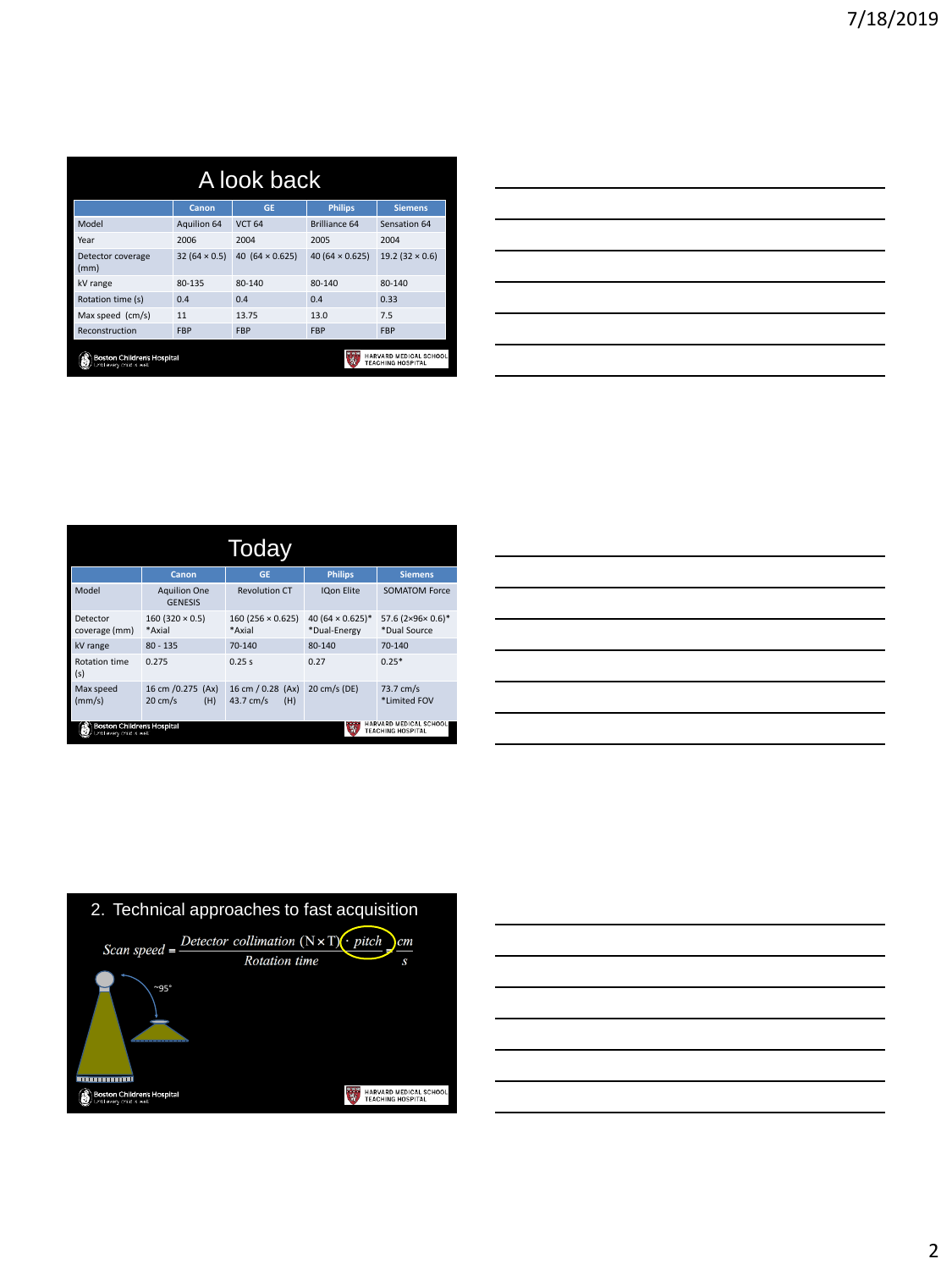| 2. Technical approaches to fast acquisition                  |                                                                                              |                                                  |
|--------------------------------------------------------------|----------------------------------------------------------------------------------------------|--------------------------------------------------|
|                                                              | Scan speed = $\frac{D \text{detector collimation (N} \times T)(. pitch)}{}$<br>Rotation time | cm<br>S                                          |
| $~95^\circ$                                                  | <b>Benefits</b>                                                                              |                                                  |
|                                                              | Single detector = $96 * 0.6$ mm                                                              |                                                  |
|                                                              | Max pitch = $3.2$                                                                            |                                                  |
|                                                              | $Max speed = 73.7 cm/s$                                                                      |                                                  |
|                                                              | Clinical max $=$ ~55                                                                         |                                                  |
| <b>Boston Children's Hospital</b><br>Joulevery child is well |                                                                                              | HARVARD MEDICAL SCHO<br><b>TEACHING HOSPITAL</b> |

|  |  | $\overline{\phantom{a}}$ |
|--|--|--------------------------|
|  |  |                          |
|  |  |                          |







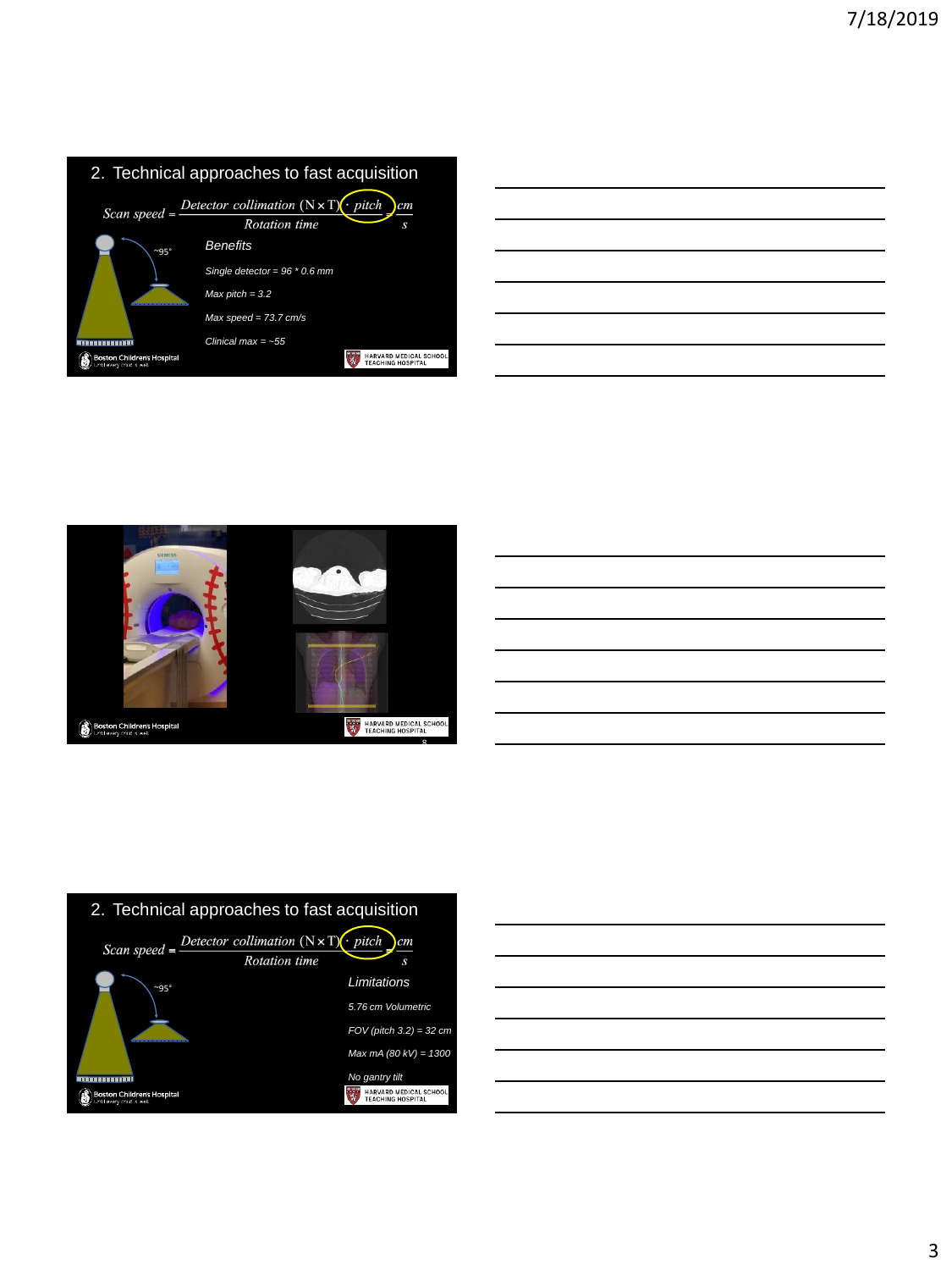









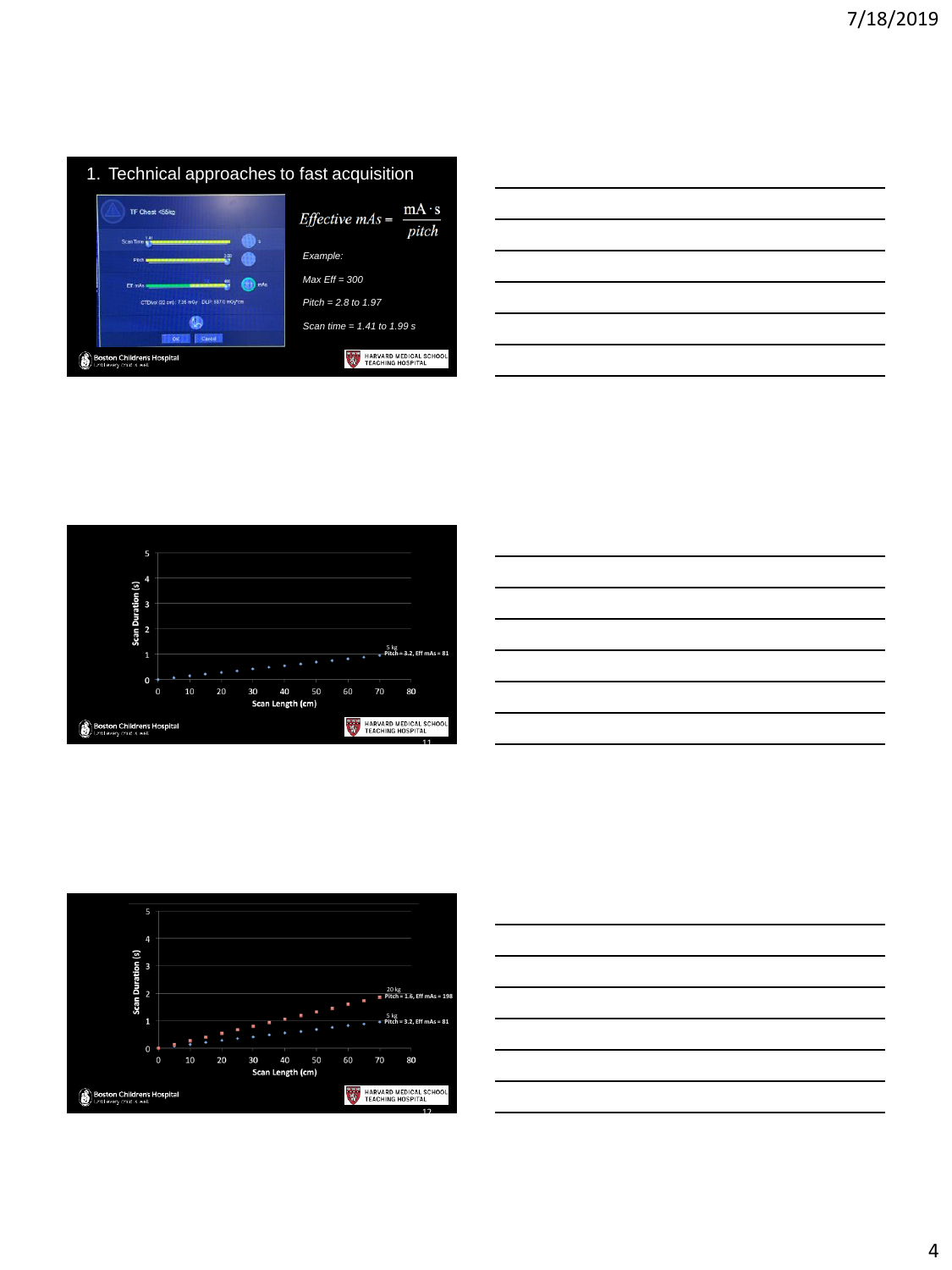











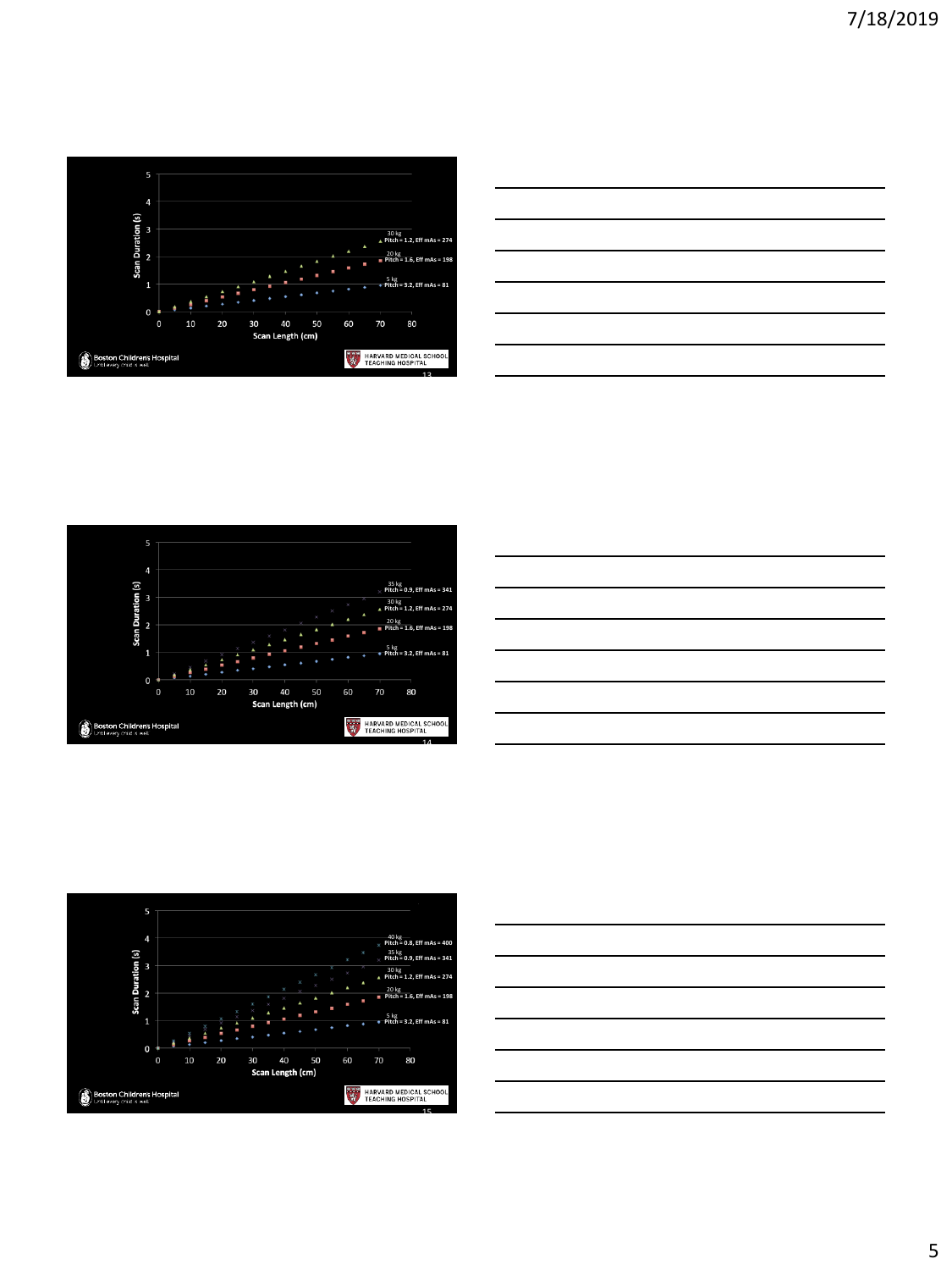

| <u> La Carlo de la Carlo de la Carlo de la Carlo de la Carlo de la Carlo de la Carlo de la Carlo de la Carlo de l</u> |  |  |
|-----------------------------------------------------------------------------------------------------------------------|--|--|
|                                                                                                                       |  |  |
|                                                                                                                       |  |  |
|                                                                                                                       |  |  |
| <u> 1989 - Johann Harry Harry Harry Harry Harry Harry Harry Harry Harry Harry Harry Harry Harry Harry Harry Harry</u> |  |  |
|                                                                                                                       |  |  |
|                                                                                                                       |  |  |
|                                                                                                                       |  |  |







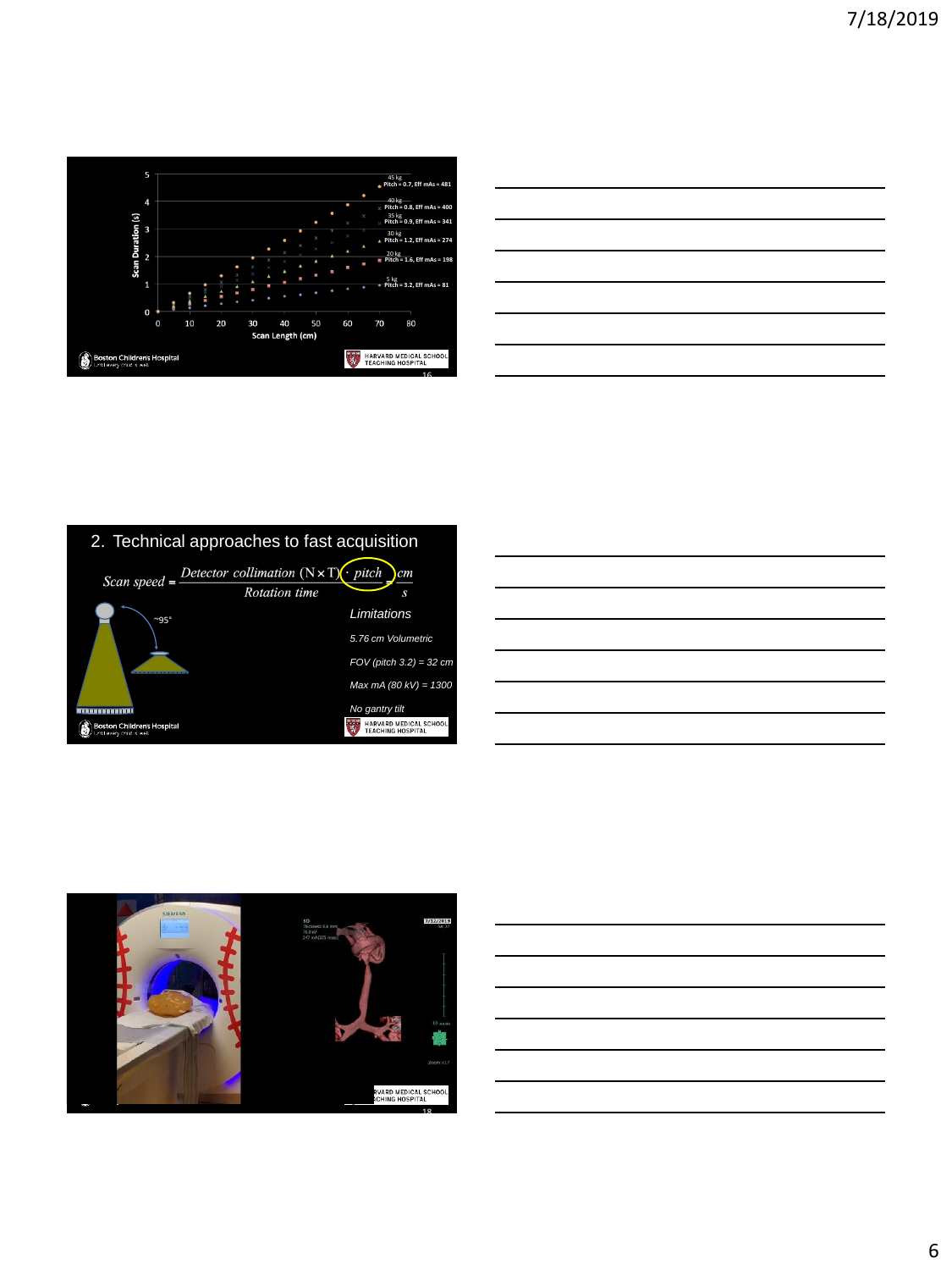





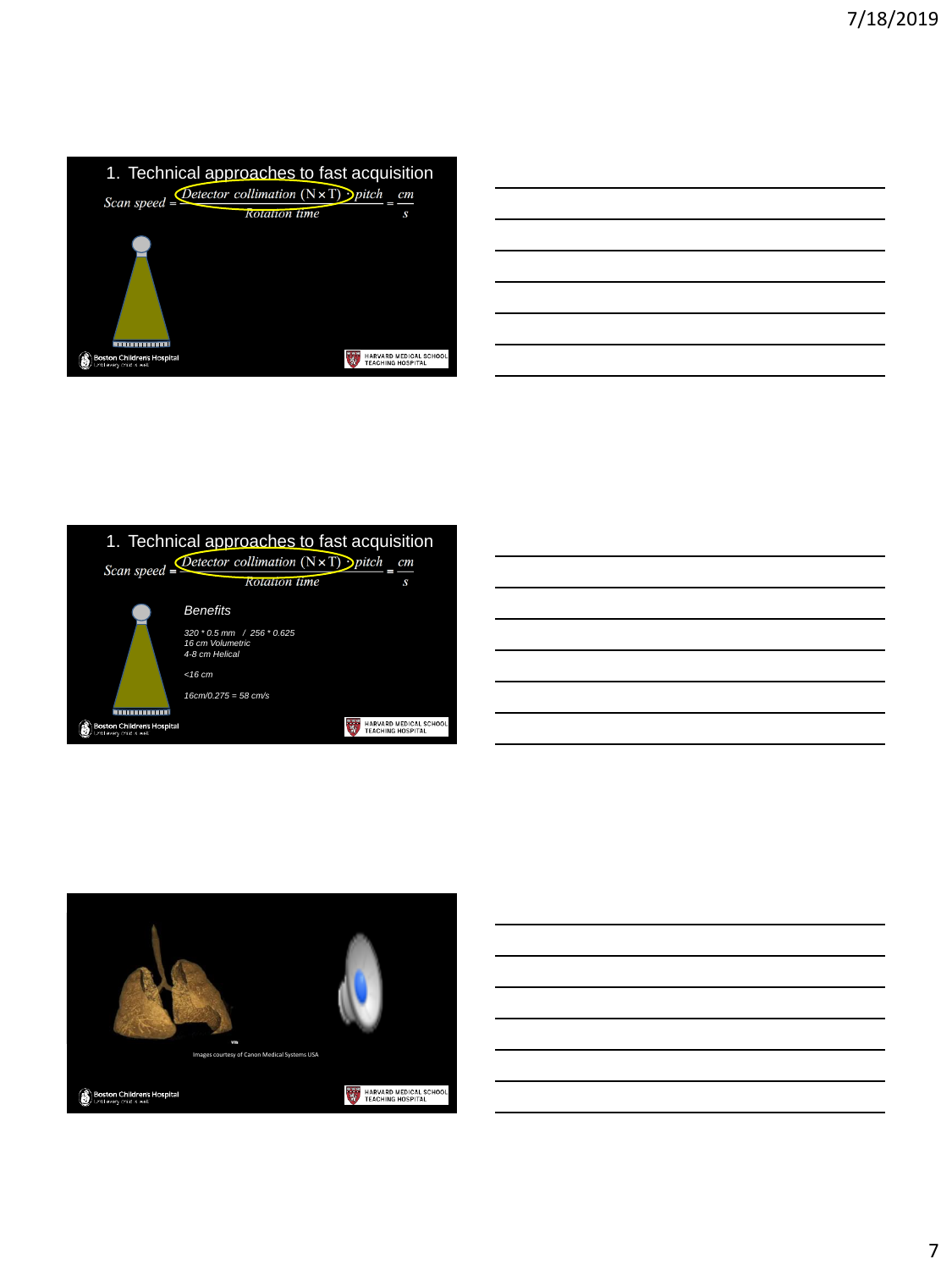

| <u> 1989 - Johann Stoff, deutscher Stoff, der Stoff, der Stoff, der Stoff, der Stoff, der Stoff, der Stoff, der S</u> |  | $\overline{\phantom{a}}$ |  |
|-----------------------------------------------------------------------------------------------------------------------|--|--------------------------|--|
|                                                                                                                       |  |                          |  |
|                                                                                                                       |  |                          |  |
|                                                                                                                       |  |                          |  |
|                                                                                                                       |  | $\overline{\phantom{a}}$ |  |
|                                                                                                                       |  |                          |  |
|                                                                                                                       |  |                          |  |
|                                                                                                                       |  |                          |  |
|                                                                                                                       |  |                          |  |
|                                                                                                                       |  |                          |  |
|                                                                                                                       |  |                          |  |